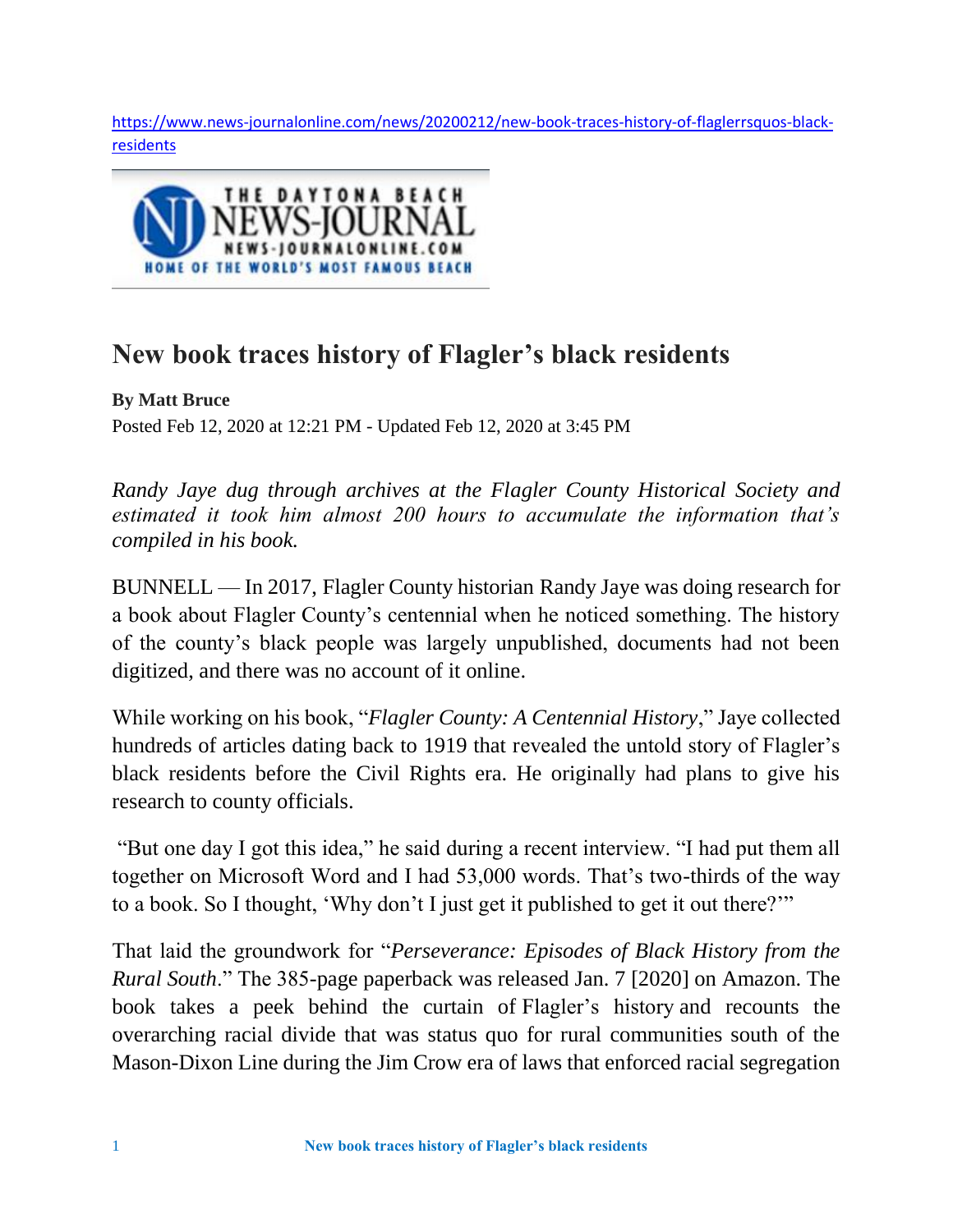in the American South between the end of Reconstruction in 1877 and the beginning of the civil rights movement in the 1950s.

Jaye interviewed several Flagler County natives and longtime residents, including Espanola native Frank L. Giddens Sr., reverend of the St. Paul Missionary Baptist Church.

"Children need to know something about where we come from," Giddens said when asked about the importance of documenting the county's black history. "So it's very, very big because we've got young black folks who don't care much about it. It means so much to me. I wish to God that we could blow it up as much as we can so that black children see how blessed they are to be where they're at now, instead of growing up with what I came through."

Jaye also dug through archives at the Flagler County Historical Society and estimated it took him about 200 hours to accumulate all the information that's in the book.

Copies of old *Flagler Tribune* articles from 1919 to 1981 provided much of his source material, he said. Jaye sifted through thousands of pages searching for stories about "negroes or darkies," indicative of some of the derogatory terms publications used to describe black residents in the Jim Crow south.

"What I found was the black story was so suppressed," Jaye said. "The only thing that was really published prior to the Civil Rights era locally here in Flagler County was bad stuff. Like somebody getting run over by a train or getting arrested somehow. That's the only time they ever put anything about black people in the newspaper.

"When I reached out and started looking at the regional and national picture, Flagler County was just a perfect microcosm for what happened during the Jim Crow era – even though the county only had a few thousand people living here," he added. "The story of the way that the *Flagler Tribune* -- what was called the 'white press' back in the day -- documented and ignored black history was exactly the same as the *Orlando Sentinel*, Birmingham or the Atlanta papers. It was just a microcosm of the rural south."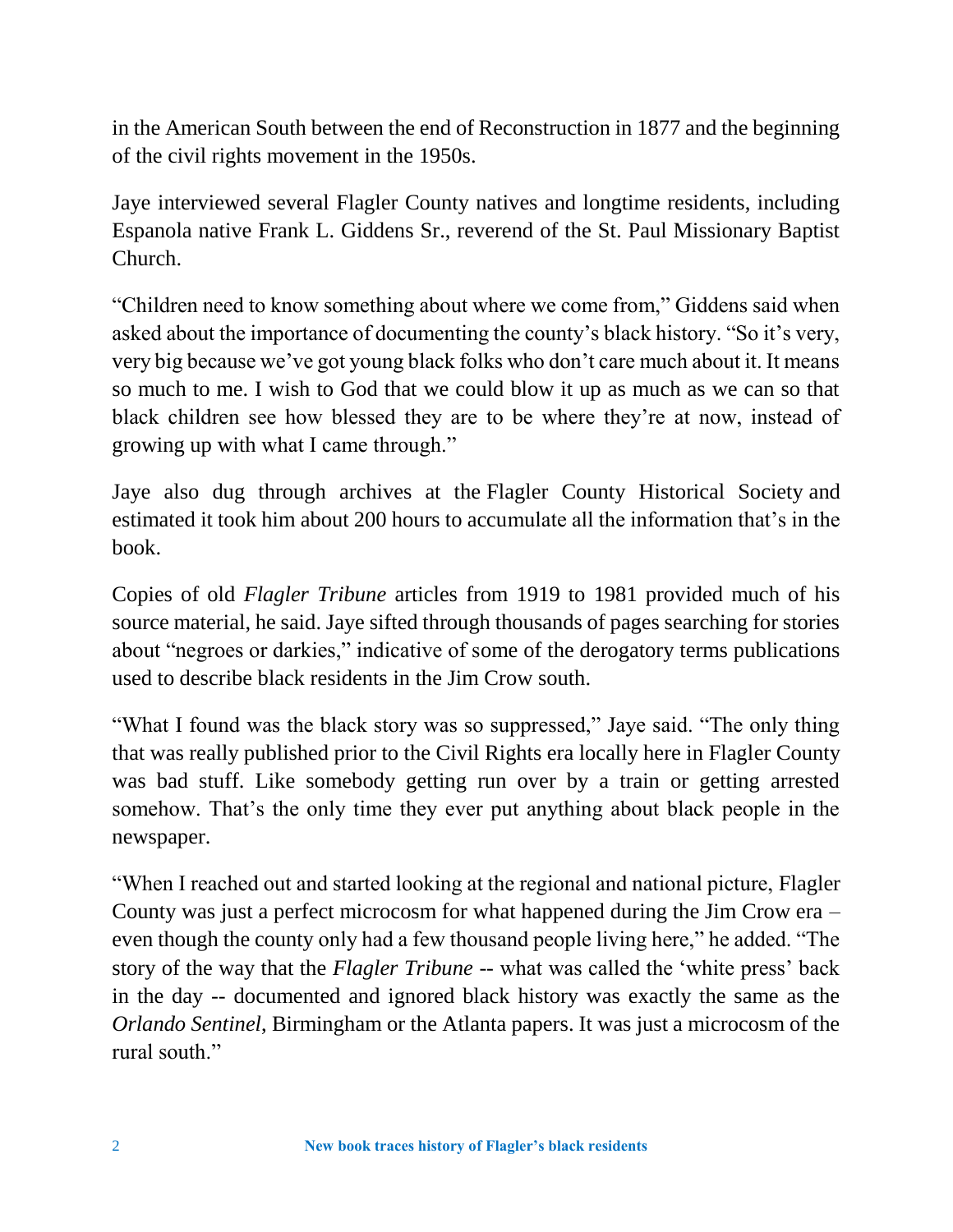Jaye also delves into Florida history dating back to the 16th century. He chronicled the expeditions of Juan Garrido, a conquistador regarded as the "first person of African descent to travel to the New World" in 1502. Later, Garrido traveled with Spanish explorer Juan Ponce De Leon, who's often credited with leading the first official European voyage to Florida.

In the first 100 pages of "Perseverance," Jaye blitzes through the plantation economy, the arrival of African slaves to the New World, the Underground Railroad, the Mala Compra Plantation, Bulow Creek, the Civil War, the American South's Reconstruction era and into the birth of Jim Crow laws.

That sets the stage for stories of black history specific to Flagler. In November 1920, for example, the *Flagler Tribune* printed "The Famous Christmas Letter to Flagler's Colored Voters," a community-wide letter of intimidation that "created almost a panic among the Negro population," according to Jaye's book, "and kept many of them from going to the polls."

Jaye also recounts the lack of educational infrastructure in Flagler for black children in a segregated society. Prior to 1950, the county had no high school for black students, meaning any who wanted to continue going to school beyond eighth grade had to travel to Daytona Beach or St. Augustine, he wrote.

"I kept coming up with the word 'perseverance,' because they had to persevere through a lot of negative things," Jaye said. "Lack of economic opportunities, lack of education, lack of voting because the voting rights were suppressed here. All of these things they had to push through to get to where they are today. And if it weren't for the Civil Rights era, who knows where we would be?"

Flagler's public school system didn't fully integrate until 1972, nearly 18 years after the Supreme Court's landmark ruling that declared segregation in the public classroom was unconstitutional. The final chapter of Jaye's book details how Flagler County's School Board fought for nearly two decades, using legal tactics, to delay integration. Local officials at the time refused to comply even after federal funding was cut off and the district was placed under a federal mandate.

"Flagler County was a last stronghold of white supremacy, so even as the rest of the world was changing, the die-hards were not changing here," said local pastor Sims Jones.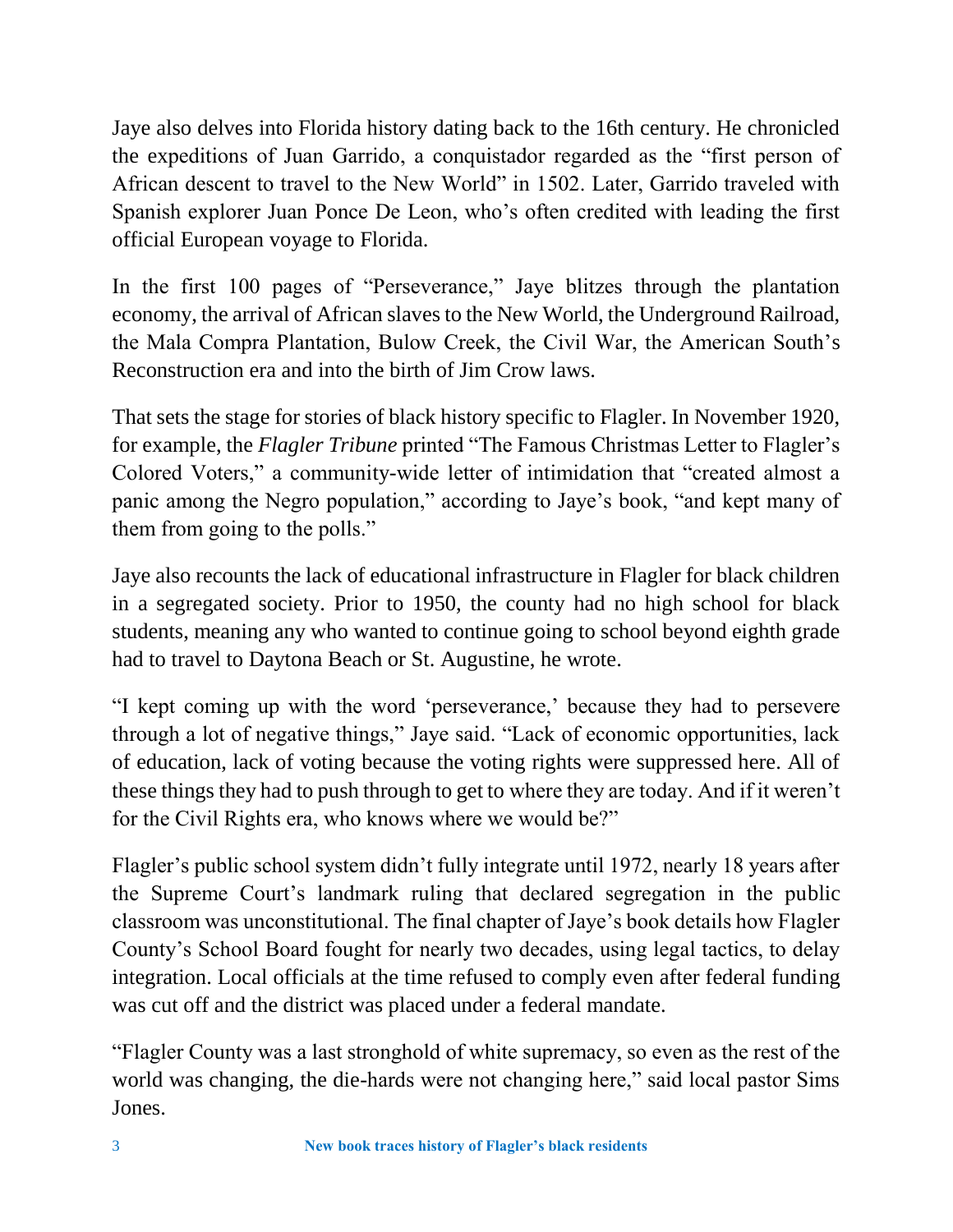Jones, a Brooklyn native who moved to Flagler County nearly 20 years ago, ran for a seat on the Palm Coast City Council in 2016. He lost in the primary. Sims pointed to the disparity in the county's government representation -- there are currently no black elected officials in Flagler -- as a reason why the area's black history remains important.

"Black people make contributions, black people do things all over the world," he said. "And it seems like there is an undercurrent in Flagler County to let blacks get but so far. So I would say this book needs to come out and things need to get said, because a lot of blacks had a lot to contribute in Flagler County. But it was kept lowkey and underground."



Miss Carver High and her court ride through Bunnell [in 1958] in a homecoming parade in the pre-Civil Rights era. At that time, Carver High was considered the "black high school." [Flagler County Historical Society]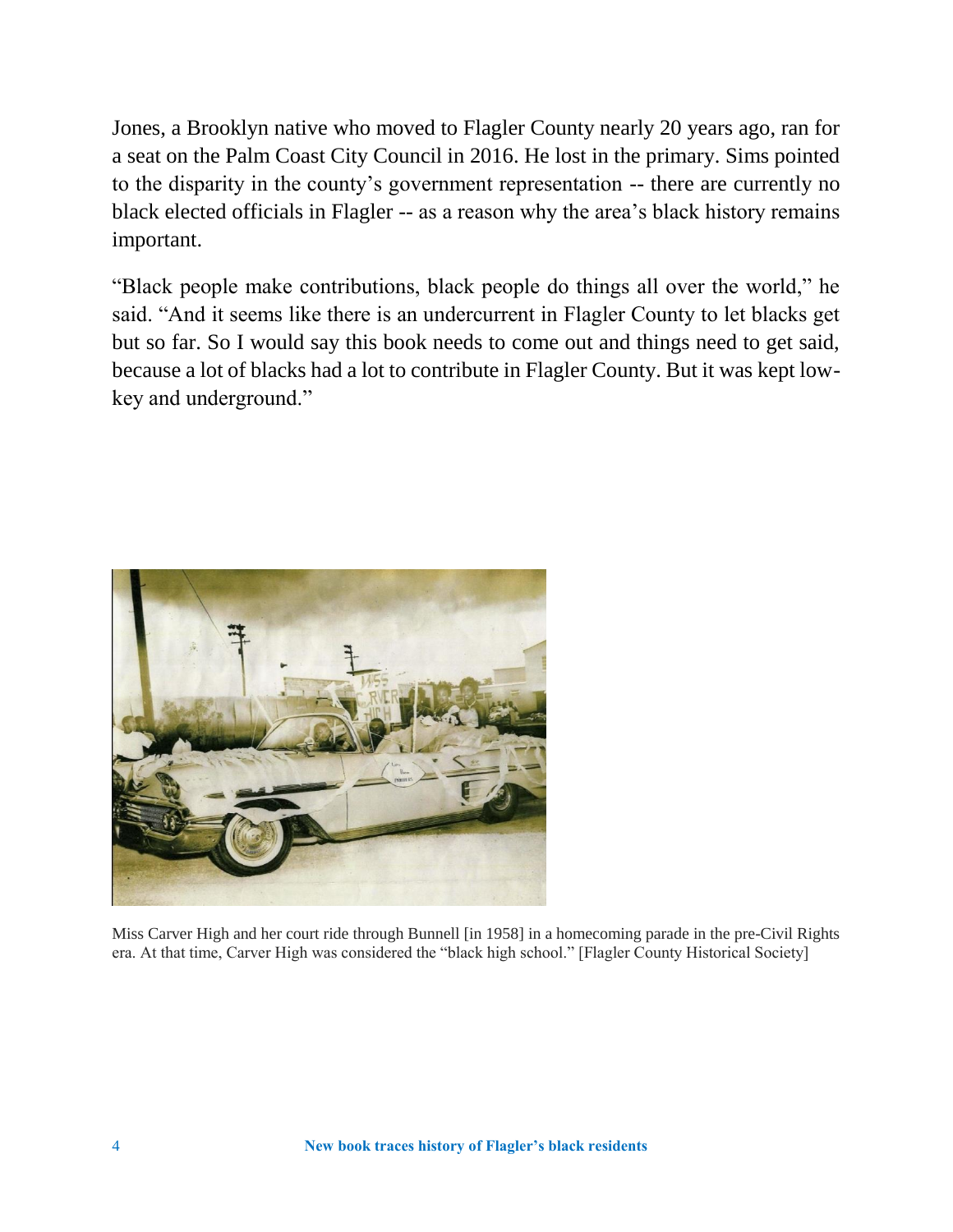

Flagler County historian Randy Jaye holds a copy of his new book chronicling black history in Flagler County. [News-Journal/Matt Bruce]



A turpentine crew is at work in the early 1900s. The "woods rider," who keeps a talley on the cups emptied, is on the horse. One man works the "face" of the tree with a "puller," while others remove the cups containing the tree resin or gum and empty them into dip buckets. The buckets will be emptied into 50-gallon barrels on wagons, which will haul them to the turpentine still for processing. It was hot, hard work and most of the laborers in the day were black men. [Flagler County Historical Society]